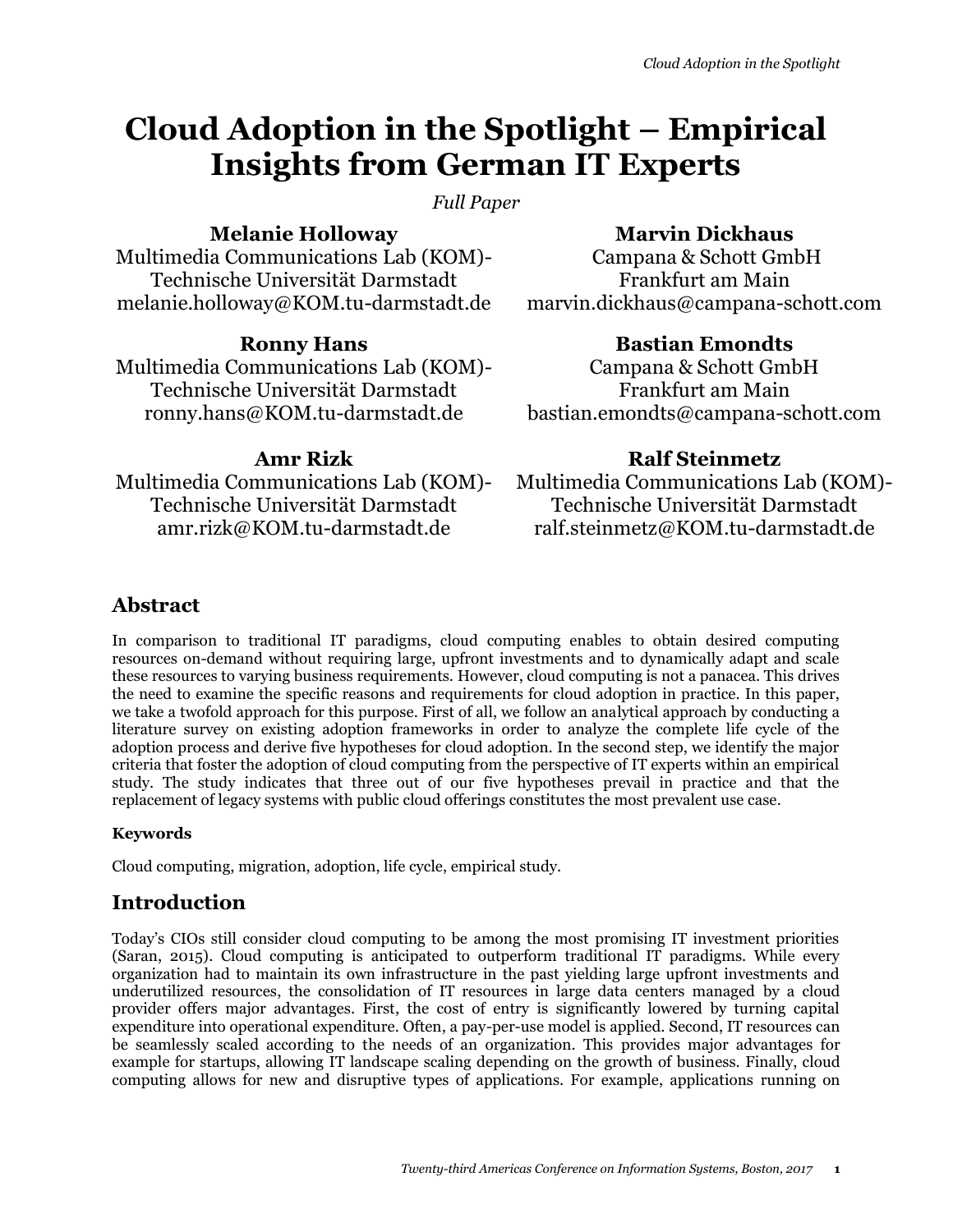smartphones now become able to offload data to the cloud for further processing (e.g., the digital assistant Siri of Apple) in order to account for the limited resources and battery lifetime of the smartphones.

Despite the aforementioned advantages associated with cloud computing, several issues still exist that are currently addressed in research (e.g., security concerns, migration of on-premise legacy systems). However, research on cloud adoption is lacking an industrial perspective (Jamshidi et al., 2013). Therefore, in this paper we perform a joint analysis by, first, conducting a literature survey which is then complemented by an empirical study, in which we exploit the knowledge obtained from interviews with IT experts in order to derive the main drivers and obstacles of cloud adoption in industry.

The remainder of this paper is structured as follows: The next section gives an overview on existing migration frameworks in literature and corresponding criteria that impact cloud adoption. As a result, we derive five hypotheses which are to be reconsidered in the context of our empirical analysis. Subsequently, we describe the methodology of our empirical study and present the findings from the IT expert interviews. In this respect, we also discuss whether our hypotheses prevail in practice. The paper closes with a summary and an outlook on future work.

# **Literature View on Cloud Adoption**

Existing research that has been conducted in the field of cloud adoption so far can be distinguished into two different research directions: *(i)* migration frameworks and *(ii)* influencing factors. While the former provides explicit guidance when cloud adoption is taken into account, the latter research works explore advantages, drawbacks, and obstacles. In the following, we first provide a brief overview of three major migration frameworks which are the most relevant to the work at hand. Afterwards, we present major influencing factors mentioned in the literature.

#### *Migration Frameworks*

Among the existing migration frameworks, we have found two different types. While the first solely focuses on the decision process itself, the latter research works take a much broader view and consider the whole lifecycle of cloud adoption resulting in all-embracing migration frameworks.

*Conway and Curry (2012)* propose a migration framework in the form of a lifecycle model. The model is a conjoint work by leading organizations from the industry, such as Microsoft, Intel, SAP, Chevron, Cisco, The Boston Consulting Group, Ernst & Young, and Fujitsu, the non-profit sector, and academia. For the design of the lifecycle model, a process comprising defined review stages and development activities based on the Design Science Research guidelines described by Hevner et al. (2004) was applied. The lifecycle model itself consists of four phases which in turn encompass nine different steps in the process of cloud adoption. The different phases of the model are briefly explained in the following since we partially establish the design of our empirical study on that model. The first phase (*Architect Phase)* aims at evaluating the scope of the cloud project. Steps included in this first phase comprise investigating the business goals, identifying the appropriate areas to be moved to the cloud and the impact of their migration on, e.g., cost, infrastructure, and stakeholders. This defines the implementation strategy concerning the management of the roll-out, and provides a detailed business design with regard to the requirements and the management of the new service. According to Conway and Curry (2012), the major challenge in this first phase is to select the appropriate services depending on their maturity and functionality and to engage all stakeholders at an early stage in order to prevent attempts to correct troubled services by moving them to the cloud. This phase results into our first hypothesis stated below.

**Hypothesis M1:** Not every kind of service is suitable to be moved to the cloud.

The second phase (*Engage Phase*) embraces the two steps of selecting the most appropriate service provider who meets the requirements identified in the first phase and negotiating the terms and conditions of service usage. The authors state that organizations mostly fail in the end if they compromise on some functionality or requirements in this phase. In the third phase (*Operate Phase)*, managing the operational roll-out as well as the supply chain are the two major steps which have to be considered. For the operational roll-out, a project team that manages the transition of the identified services to the cloud has to be set up while the integration of the new cloud services into the existing IT management structure is in the focus of supply chain management. Conway and Curry (2012) recommend planning the option of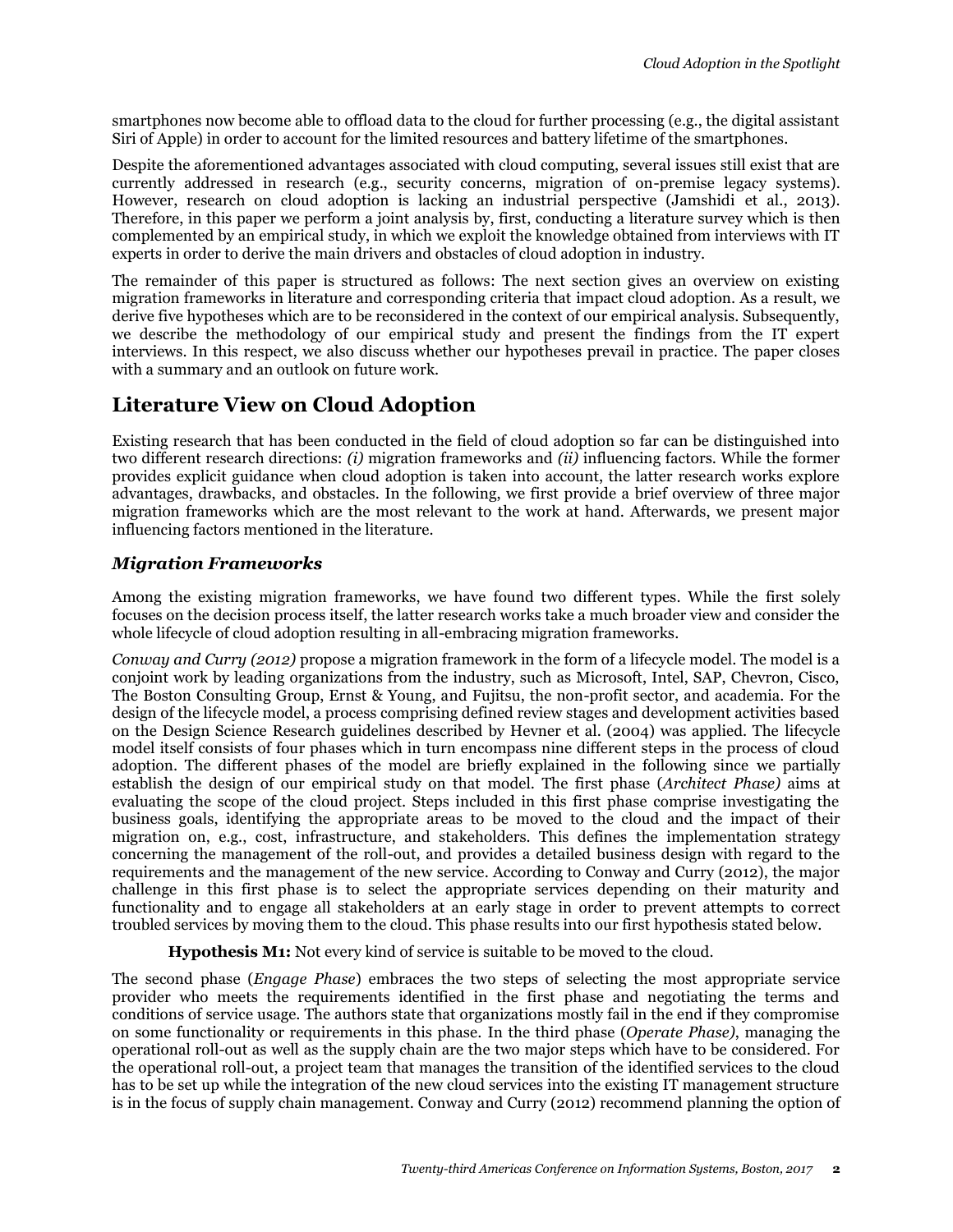switching back to an in-house solution in order to reduce the risk of a failed transition. The last phase (*Refresh Phase)* deals with revisiting the cloud service requirements to counter the risks from changes within the market or the supplier organization and to initiate a new cloud project cycle if adaptations or new arrangements are necessary. Among the organizations analyzed by Conway and Curry (2012) those having a clear vision of future cloud service enhancements had greater success in that phase.

*Robrecht et al. (2012)* describe another migration framework that is similar to the lifecycle model proposed by Conway and Curry (2012). The migration framework also comprises four different phases and, in contrast to Conway and Curry, accounts for responsibilities. The four phases have been derived from the Interact-Serve-Propose-Agree-Realize (ISPAR) model defined by Maglio et al. (2009). Each phase is characterized by a certain set of decisions. In order to formalize the responsibilities, the authors present a so-called RACI (Responsible, Accountable, Consulted, and Informed) matrix that maps the decisive activities within each phase to the responsible processes of the IT Infrastructure Library (ITIL) framework. According to the RACI matrix, the actual decisions whether to move certain services to the cloud or not take place in the *first phase of the lifecycle* and the Service Portfolio Management process of the ITIL phase Service Strategy is considered to be mainly responsible for these decisions. The following second hypothesis can be derived from that first phase.

**Hypothesis M2:** Enterprises decide on a per-service-basis, if they move to the cloud or not.

In the *second lifecycle phase* of the migration framework proposed by Robrecht et al. (2012), appropriate cloud providers and services are selected and the related decisions mainly correspond to the processes of the two ITIL phases Service Strategy and Service Design. The *last two phases in the lifecycle* model deal with the startup of the service and runtime management. In this respect, Robrecht et al. point out that although responsibilities are shifted to the cloud provider, processes of the ITIL phases Service Transition and Service Operation are still relevant for internal IT providers.

A third migration framework has been developed by *Jamshidi et al. (2013)* which serves as a reference model for moving legacy systems to the cloud. The model was created based on a literature review comprising 23 studies that were published between the years 2010 and 2013. Similar to the two frameworks introduced before, the reference model also distinguishes four different phases, denoted as processes. In contrast to the former works presented so far, three of the processes are sequential whereas the fourth process embraces crosscutting concerns and thus, represents an umbrella process. In addition, Jamshidi et al. identified four distinct *migration types*. The simplest migration type is to *replace legacy systems by using cloud services*, which requires extracting and exporting the existing data to the cloud. The second type incorporates a *partial migration of system components*, eventually resulting in a hybrid cloud scenario. The third option is *migrating the entire application stack* where the application stack is simply moved to a virtual machine without modifications. The last migration type denoted *cloudification*, i.e. an application is transformed into its cloud counterpart through cloud service composition. Overall, the literature review conducted by Jamshidi et al. (2013) underlines our third hypothesis.

**Hypothesis M3:** Among the migration types cloudification prevails.

Other research works on migration frameworks solely focus on the decision-making process and thus, on the first phase of the lifecycle in comparison to the former approaches. Matros et al. (2009) propose a formalized decision model which incorporates aspects such as the amount of data to be transmitted in terms of transmission costs, as well as, the resource utilization in terms of, e.g., computing power and stored data. Greenwood et al. (2010) provide a toolkit which divides this process into four different stages. While the first stage, denoted as technology suitability analysis, considers cloud adoption from a technical perspective, the remaining stages take an organizational perspective with regard to cost modeling, the impact on stakeholders, and the modeling of responsibilities. The research works by Matros et al. (2009) and Greenwood et al. (2010) underline that not only guidance throughout the different phases in the lifecycle of cloud adoption is necessary but also in-depth knowledge of the factors influencing the decision in the first phase is required. Therefore, we also analyzed the influencing factors on cloud adoption mentioned in the scientific literature. Selected results of that analysis are presented in the next section.

#### *Influencing Factors*

For the purpose of analyzing the factors influencing the decision of cloud adoption, we conducted a literature review. To determine the impact of a paper we considered e.g., the number of citations (at least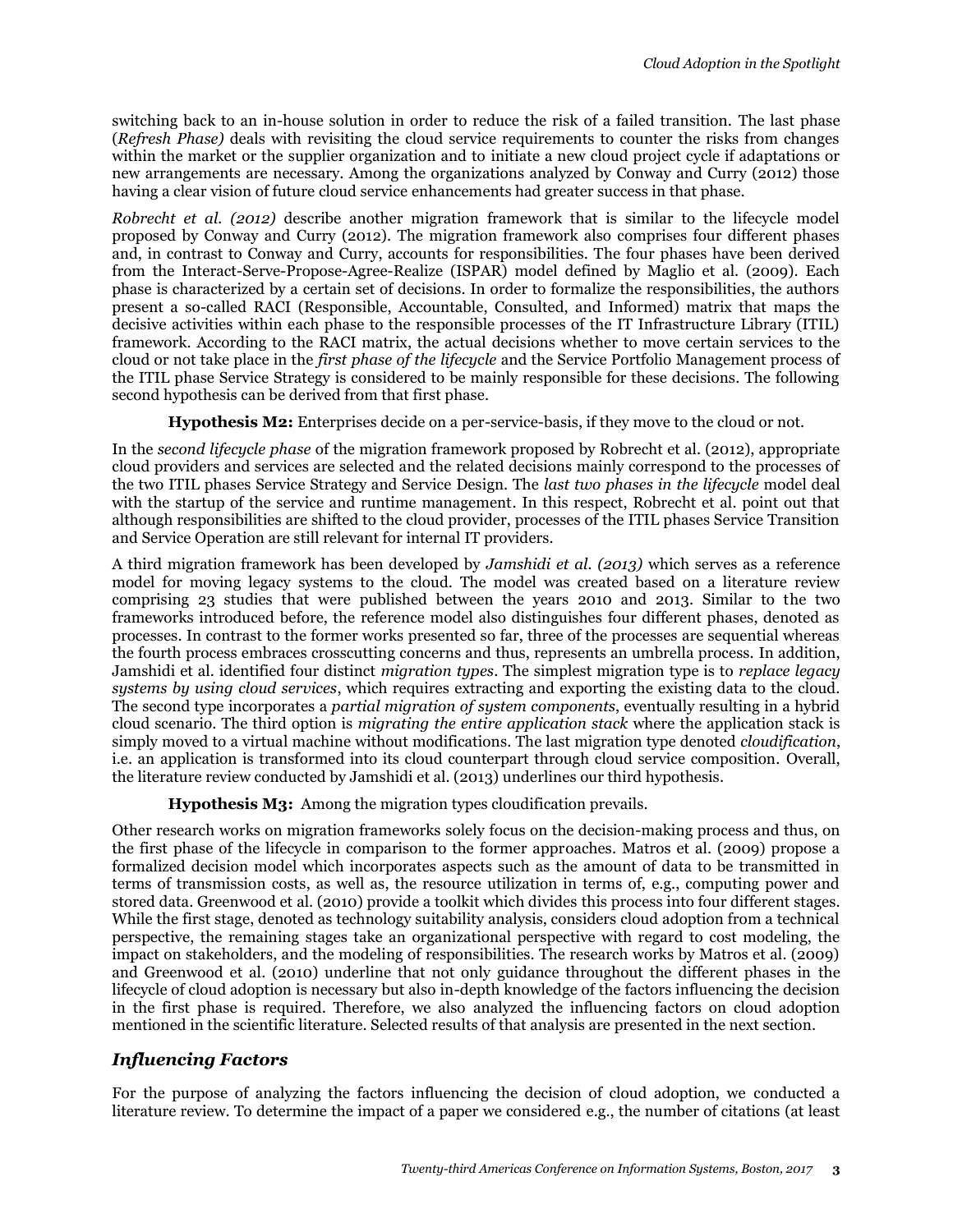35 citations), the significance of the authors and the impact of the conference or journal. Hence, we identified 18 relevant papers and 9 influencing factors, e.g. relative advantage or complexity. In the following we identified the factors "relative advantage" and "complexity" that are defined according to Rogers (1995) as: *Relative advantage* can be defined as "the level to which an advantage is perceived as better than the idea it supersedes" and *complexity* as "the degree to which an innovation is perceived as relatively difficult to understand and use". Table 1 summarizes the results of our analysis.

| <b>Influencing</b><br><b>Factor</b>                                    | Impact                                                                                                                                                                                                         | <b>Source</b>                                                                                                                                                                                                                                                                       |
|------------------------------------------------------------------------|----------------------------------------------------------------------------------------------------------------------------------------------------------------------------------------------------------------|-------------------------------------------------------------------------------------------------------------------------------------------------------------------------------------------------------------------------------------------------------------------------------------|
| Suitability of<br>the application                                      | The amount of changes required for migration<br>and the importance of the IT resources negatively<br>affect cloud adoption.                                                                                    | Armbrust et al. (2010), Beserra (2012),<br>Nuseibeh (2011)                                                                                                                                                                                                                          |
| Relative<br>advantage                                                  | In cloud adoption, the relative advantage over<br>legacy-systems is measured in terms of, e.g., cost<br>savings, features, scalability, time-savings, or<br>increased collaboration.                           | Beserra (2012), Hajjat (2010), Johnson<br>(2012), Low (2011), Morgan (2013),<br>Nuseibeh<br>(2011),<br>Truong<br>(2010),<br>Yeboah-Boateng (2014), Zardari (2011)                                                                                                                   |
| Complexity                                                             | Complexity in cloud adoption, e.g., migration<br>decisions involving multiple, possibly conflicting<br>factors, the variety of available cloud services and<br>models as well as the effort of migration tasks | Beserra (2012), Hajjat (2010), Khajeh-<br>Hosseini (2010), Low (2011), Menzel<br>(2012), Morgan (2013), Nuseibeh (2011),<br>Saripalli (2011), Truong (2010)                                                                                                                         |
| Security<br>concerns                                                   | Security concerns mostly exist with regard to data<br>confidentiality, failures in large-scale distributed<br>systems, and auditability.                                                                       | Armbrust et al. (2010), Avram (2014),<br>Beserra (2012), Carcary (2014), Hajjat<br>(2010), Johnson (2012), Kim (2009),<br>Menzel<br>(2012),<br>Morgan<br>(2013),<br>Nuseibeh (2011), Ren (2012), Saripalli<br>$(2011)$ , Truong $(2010)$ , Yeboah-Boateng<br>(2014), Zardari (2011) |
| Availability,<br>reliability,<br>connectivity,<br>and response<br>time | Some business-critical applications require high<br>availability,<br>reliability, world-wide<br>uniform<br>access, and a low response time.                                                                    | Armbrust et al. (2010), Avram (2014),<br>Beserra (2012), Hajjat (2010), Johnson<br>(2012), Khajeh-Hosseini (2010), Kim<br>(2009), Menzel (2012), Morgan (2013),<br>Saripalli (2011), Truong (2010), Yeboah-<br>Boateng (2014), Zardari (2011)                                       |
| Lock-in effects<br>and<br>interoperability                             | Today's cloud services still lack standardized<br>interfaces. Hence, the interoperability between<br>different cloud providers may be considered as an<br>obstacle.                                            | Armbrust et al. (2010), Carcary (2014),<br>(2010),<br>Nuseibeh<br>Khajeh-Hosseini<br>$(2011)$ , Yeboah-Boateng $(2014)$                                                                                                                                                             |
| Control over IT<br>resources                                           | With the<br>adoption of cloud<br>computing,<br>responsibilities are shifted to the cloud provider.<br>Enterprises fearing loss of control.                                                                     | Beserra<br>(2012),<br>Carcary<br>(2014),<br>Johnson<br>(2012),<br>Morgan<br>(2013)<br>Nuseibeh<br>(2011),<br>Saripalli<br>(2011),<br>Yeboah-Boateng (2014)                                                                                                                          |
| Compliance                                                             | Compliance can be considered in terms of legal<br>concerns or adherence to internal rules of an<br>organization.                                                                                               | Avram (2014), Beserra (2012), Carcary<br>(2014), Johnson (2012), Kim (2009),<br>Morgan (2013), Yeboah-Boateng (2014),<br>Zardari (2011)                                                                                                                                             |
| Trialability                                                           | Cloud systems can be evaluated in, e.g., pilot<br>studies, prior to full adoption.                                                                                                                             | Morgan (2013)                                                                                                                                                                                                                                                                       |

#### **Table 1. Factors affecting cloud adoption in the scientific literature**

From the results of our analysis of influencing factors, we derive two additional hypotheses. The first follows from multiple categories mentioned in the table above. The description of the category s*uitability of the application* states that the willingness for cloud adoption decreases with an increasing significance of the IT resources to be migrated. The significance of applications can also be expressed by the term *business-critical application*. Basically, an application can be considered to be business-critical with regard to the application itself and/or the data being processed. The former refers to applications where a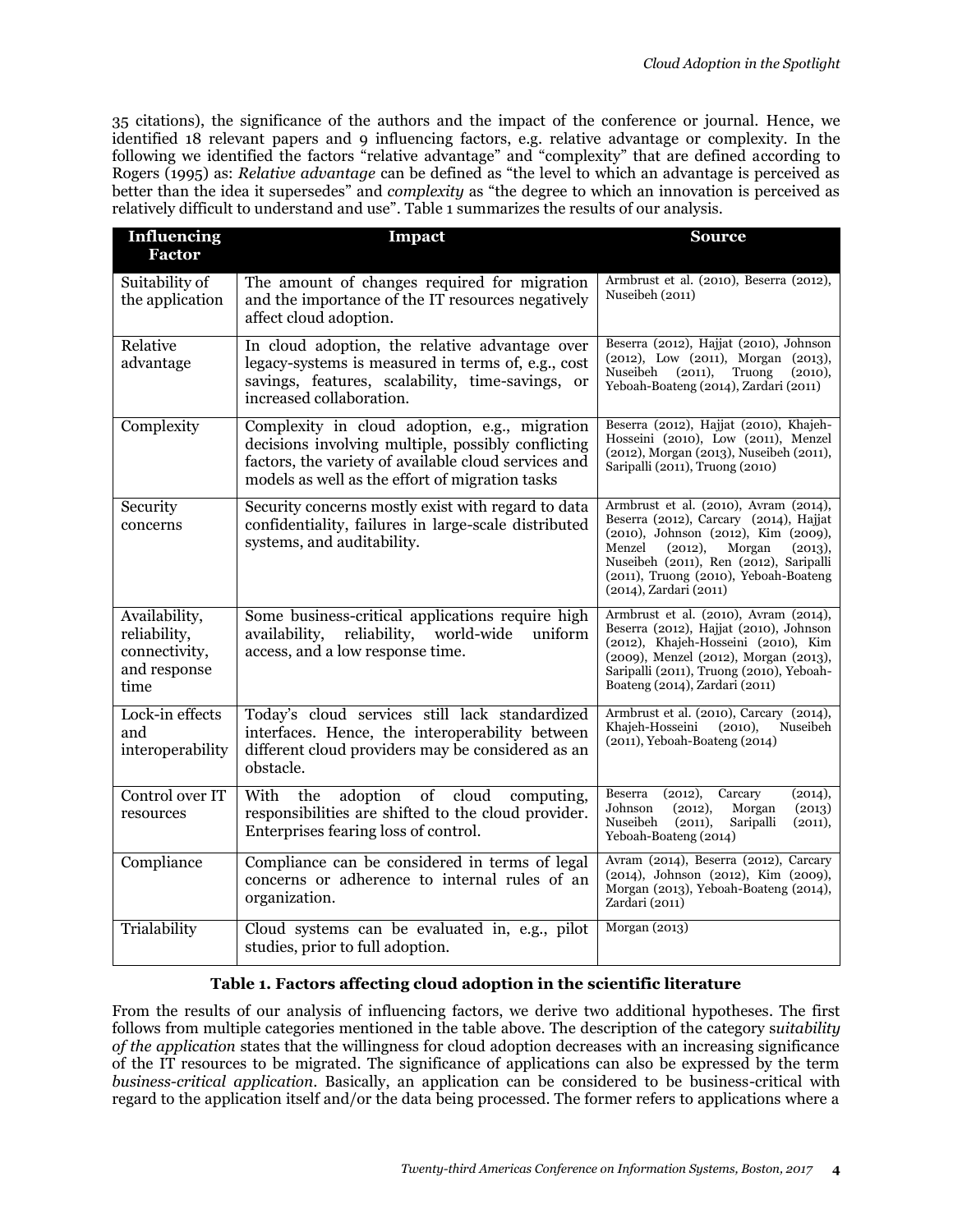failure affects the existence of a company (Liver and Kaufmann, 2013). In the latter, data is either directly sold to customers or used for product creation (Soliman and Youssef, 2003). Concerning data-related issues, Armbrust et al. (2010) already emphasized that there is a widespread perception that sensitive business data will never be moved to the cloud. Moreover, they also mention performance unpredictability as one of the ten major cloud obstacles. In case of business-critical applications with sensitive data and high performance requirements, companies may hesitate to move these applications to the cloud. By shifting the responsibility to a cloud provider, companies face a loss of control over such issues. This also applies to legal concerns. Data could be moved unnoticed to different data center locations leading, e.g., to a lower level of data privacy. Given all the issues mentioned before, the *relative advantage* of moving a business-critical application to the cloud must outweigh the associated risks. According to Avram (2014), cloud adoption should be a well-informed decision. This results into our first hypothesis that is derived from our analysis of influence factors.

**Hypothesis F1:** Applications that impact key competencies will not be migrated into the cloud.

Our analysis on migration frameworks revealed that there exist no common guidelines so far on how to best support the process of cloud adoption. Furthermore, multiple, possibly conflicting influencing factors exist and yet have to be taken into account. This complexity raises the need for developing adequate frameworks which facilitate decision-making (Saripalli, 2011). Moreover, this complexity suggests that companies will rather tend to adopt cloud services in the long run in order to overweigh the decision and migration effort linked to temporary usage. Although cloud providers may also offer the opportunity for a short-term evaluation of their cloud offerings, prior to full cloud adoption, such a temporary usage is part of the decision process and thus, considered different from temporary cloud adoption. Having successfully finished such a *trialability* phase, applications for long-term usage are very much likely to be successfully migrated to the cloud, too. Otherwise, companies will probably refrain from using cloud services. Finally, companies are facing lock-in effects which will also make the temporary usage of a certain cloud provider more difficult. Therefore our second hypothesis derived from our analysis of the influencing factors refers to the duration of cloud usage.

**Hypothesis F2:** Applications that are migrated for a long-term usage prevail.

# **Empirical Study of Cloud Adoption**

For our empirical study, we conducted five interviews with IT experts from different organizations. As selection criteria, we chose interview partners on the executive level with authority or insight into cloud operations among organizations that exhibit a lifetime of more than 10 years and that use cloud computing for their internal business tasks. All interviews were conducted via phone and recorded at the same time for transcription. The interview lasted about 45 minutes. The interviews were performed using a questionnaire in an oral and semi-structured way in order to be able to adaptively react to the received answers which were not predefined in advance allowing for new conclusions. In doing so, we closely followed the features of an expert interview (Bähring et al., 2008).

The questionnaire was structured as follows. At the beginning, it contained some general questions about the business corporation (e.g., industrial sector, number of employees) and the role of the interviewee in the company (e.g., position, responsibilities). This was followed by general questions on cloud computing (e.g., the role of cloud computing w.r.t. the business strategy). The main part of the questionnaire comprised questions about the first cloud project. This part was structured based on the stages in the migration framework proposed by Conway and Curry (2012). That model was chosen since it constitutes a conjoint work of leading organizations from the industry, the non-profit sector, and academia, and thus, can be considered as the most mature one. However, to cover all stages of the migration process of the first cloud project in the questionnaire, we had to extend the model by Conway and Curry (2012). In addition to the four migration phases in this model, our study also aimed to account for aborted cloud migrations and temporary usage scenarios. Therefore, we extended the existing migration model and added an *Abort phase* in order to retrieve the reasons for aborting the migration process and a *Termination phase* in order to account for completed cloud projects with temporary usage. Each stage of the project in the questionnaire dealt with the benefits, obstacles, and conditions from both, a technical and an organizational perspective. The questionnaire finished with questions on future cloud projects (e.g., services to be moved next and their perceived suitability).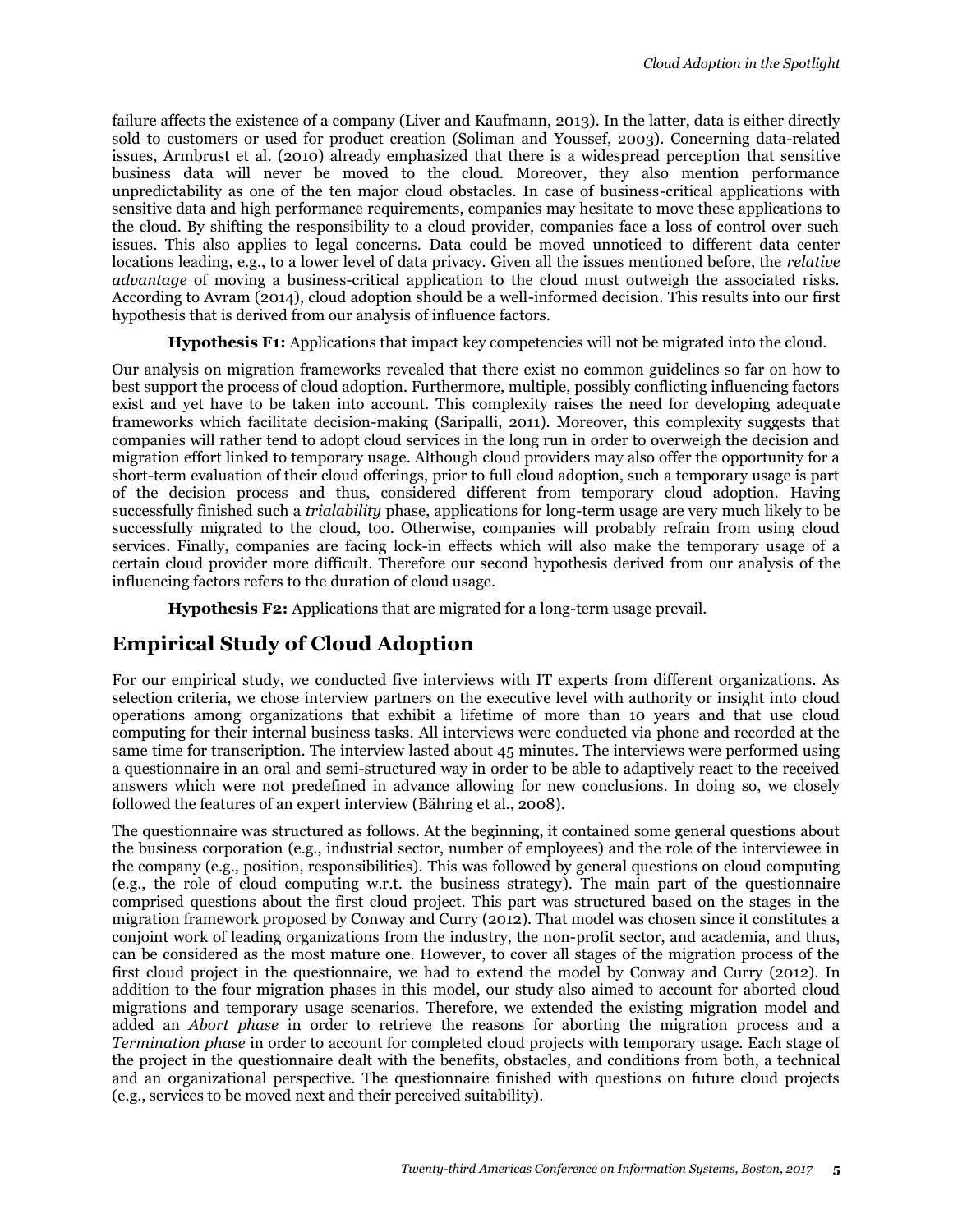## *System of Categories*

The transcripts of the interviews consisted of 10 pages on average and were analyzed using a qualitative content analysis (Gläser and Laudel, 2009, Mayring, 2010). Basically, the qualitative content analysis constitutes a systematic method in which techniques for content analysis are applied in order to retrieve a system of categories from a given text material. According to Mayring (2010), three basic techniques for content analysis can be distinguished: summarizing, structuring, and explication. The *summarizing technique* makes use of abstractions in order to obtain a representation of some text material by a single statement. The *technique of structuring* aims at identifying a structure within the material and to arrange it according to the deduced categories. In case the meaning of some parts in the text material is not clear, the *explication technique* serves to collect more data from the context with the aim to clarify these parts. As result of our empirical study, we obtained a system of categories over three levels. Table 2 depicts an excerpt of our system of categories, which will be discussed in detail in the following.

| 1st Level Categories     | 2 <sup>nd</sup> Level Categories                                                                                                                                                                                                                        |
|--------------------------|---------------------------------------------------------------------------------------------------------------------------------------------------------------------------------------------------------------------------------------------------------|
| Business trend           | Popularity, market pressure                                                                                                                                                                                                                             |
| Service immaturity       | Feature set, teething problems                                                                                                                                                                                                                          |
| Preparation              | Identity management, connectivity, bandwidth                                                                                                                                                                                                            |
| Pilot cloud applications | Communication services, small user group, small investment                                                                                                                                                                                              |
| Requirements             | Generation by users, service selection                                                                                                                                                                                                                  |
| User acceptance          | Customization, off-the-shelf solution                                                                                                                                                                                                                   |
| Deployment model         | Private cloud, hybrid cloud, public cloud                                                                                                                                                                                                               |
| Qualified applications   | General server and application hosting, storage, communication and<br>collaboration services, customer relationship management, customer<br>service, enterprise resource planning, mobile device management, office<br>applications, content management |
| Organizational issues    | Legal compliance, provider dependency, subsidiaries                                                                                                                                                                                                     |
| <b>Technical</b> issues  | Provider feedback, archiving, interconnection                                                                                                                                                                                                           |
| Organizational reasons   | Productivity, cost, service levels, secure resource sharing, infrastructure                                                                                                                                                                             |
| <b>Technical reasons</b> | Maintenance, automatic backups, security standards                                                                                                                                                                                                      |
| General advantages       | service quality, availability, geo-redundant storage, scalability, being up-to-<br>date                                                                                                                                                                 |
| General disadvantages    | Data transfer cost, industrial espionage                                                                                                                                                                                                                |

#### **Table 2. Factors affecting cloud adoption in practice**

Overall, our system of categories comprises 14 factors on the upper level that affect companies in the process of cloud adoption. As described, our questionnaire explicitly differentiated between the technical and the organizational perspective. While performing the interviews, some statements of the interviewees could be directly assigned to one of these perspectives as stated by the interviewee. Other categories have been derived within the scope of the qualitative content analysis. Table 2 also lists categories of *Qualified applications*, i.e., the services that were named by the interviewees to be suitable for the cloud. These services were either part of a former cloud project or were part of the future plans of the company.

*Business trend:* When being asked for reasons of cloud adoption, one answer appeared constantly that "cloud computing is a business trend". Companies consider cloud computing as a necessity to be competitive in the future. Customers implicitly require or explicitly request cloud computing which puts companies under pressure to adopt it. For example, one interviewee mentioned that "office from the cloud is an investment into our future". Overall, cloud computing is perceived as a disruptive technology.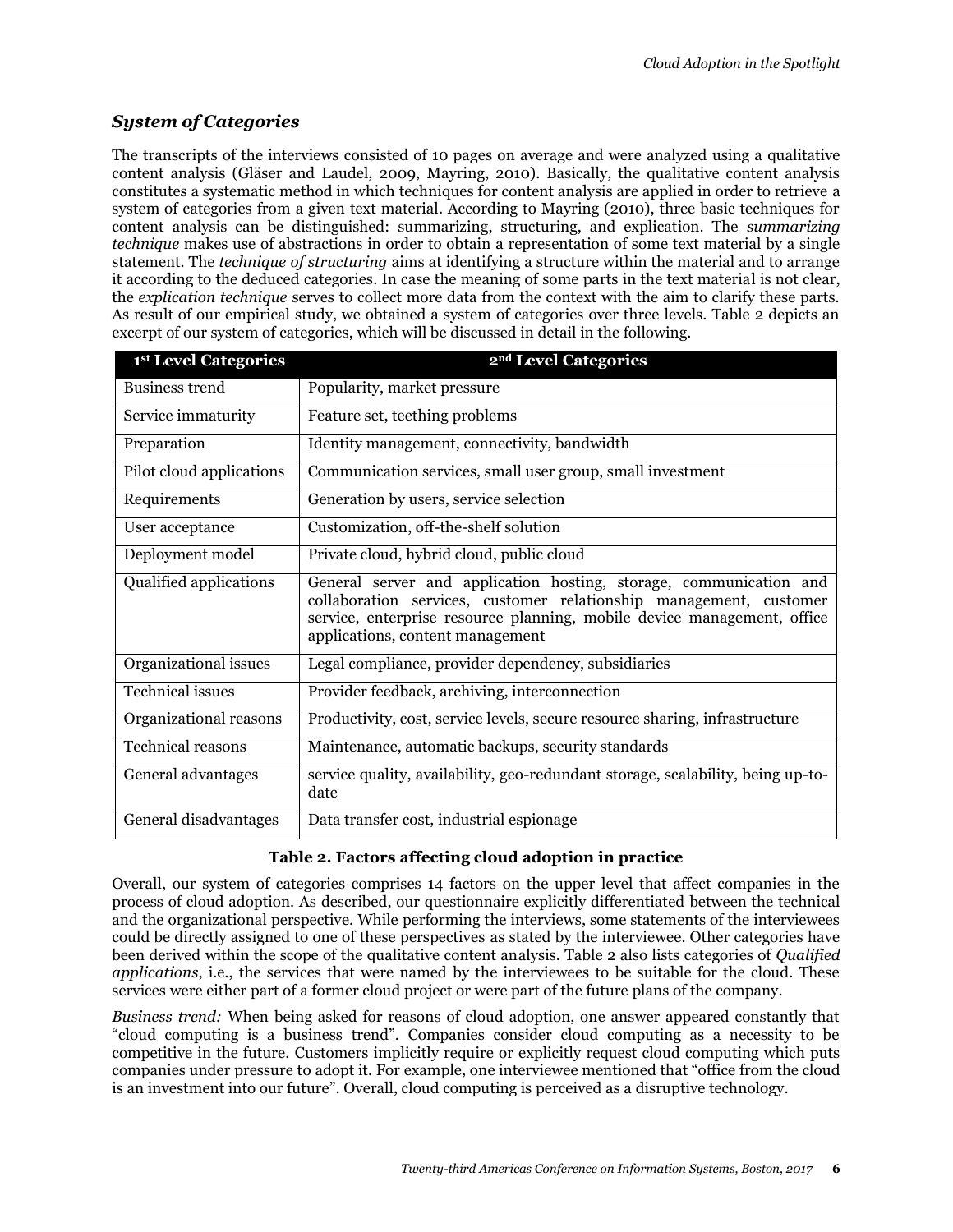*Service immaturity:* From the first cloud adoption projects, the considered companies learned that most of the cloud services are immature in comparison to on-premise offers. Mostly, the on-premise version existed before and the newer cloud services carry teething problems. The interviewees all agreed that these problems will eventually be fixed. One interviewee suggested keeping on-premise operations until these problems are finally fixed. Furthermore, an extension of the feature set happens far more regularly when it comes to cloud services, which potentially raises the risk of failures.

*Preparation:* An important factor for a smooth transition to the cloud is the amount of preparation preceding the actual migration. In the interviews, especially identity management for federation of onpremise applications with the cloud as well as high connectivity and sufficient available bandwidth at the business locations were mentioned as important success factors.

*Pilot cloud applications:* Communication services were mentioned as appropriate first cloud projects. Email services, for example, rely on standards such that the migration process becomes rather simple. This leads to the fact that the overall risk of adopting corresponding services from the cloud is very low. In addition, two further characteristics of communication services were mentioned making them more suitable for cloud adoption. First of all, a user-by-user-migration can take place so that only a small number of users is affected in the beginning to account for failures. Second, the initial investments are very low compared to other types of applications.

*Requirements:* In general, certain requirements must be fulfilled when choosing a cloud service. Our study revealed that these requirements are defined by the users of the service, since they are best aware of their necessities and might have already identified shortcomings of the current legacy application to be replaced by the cloud service. The final selection of the cloud service, however, is conducted by the IT department based on technical and organizational criteria including the definition of the mandatory features and the assessment of the cost-benefit-ratio.

*User acceptance:* Based on our results, the acceptance of cloud services by users depends on the fact whether customized or off-the-shelf cloud services are utilized. While customization may be prone to errors and more expensive, off-the-shelf solutions might not fulfill all the users' needs and the users might need some time to get acquainted with the new services. One interviewee asserted that especially older employees have difficulties in adopting new cloud services. In contrast, most of the younger employees have already got acquainted with cloud services outside daily business experience through, e.g., social media platforms. Here, customization can help to speed-up user acceptance.

*Deployment models:* Within the scope of our study, public cloud deployments were the most common deployment model. Hybrid cloud deployment scenarios were mostly only used during the migration of onpremise systems to the cloud. After the successful migration, the on-premise systems were shut down due to operating costs, thereby turning the operation scenario into a public cloud scenario. As expected, private cloud deployments were conducted for applications processing high sensitive data.

*Organizational issues:* The first factor in this category is legal compliance, e.g., regarding privacy. One interviewee mentioned that the safe harbor privacy principles stopped the introduction of a cloud service due to unclear legal implications. Another factor represents the dependency on the cloud provider. In case that a service exhibits failures the business enterprise depends on the cloud provider to fix these issues. If a service becomes unreliable a company might also want to change the cloud provider. For this purpose, the existence of an exit strategy was mentioned as a mandatory requirement.

*Technical issues:* On a technical level, three major issues were mentioned. The first major issue is the lack of feedback of the provider when settings are changed by the user. The interviewees had the experience that there is no immediate response when settings are changed. Instead, the changes somehow propagate through the system for minutes to hours until they are eventually active. Archiving was mentioned as second major issue. Legal requirements force companies to archive documents for a certain period of time requiring processes in order to archive documents from cloud services. A last major issue is the interconnection of different cloud services. A central identity management was named several times and one participant mentioned the fear of security vulnerabilities introduced by the interconnection.

*Organizational reasons:* The interviewees mentioned several benefits to be expected with the adoption of cloud computing. The most mentioned benefit was productivity. The companies expected an increase in sales, a higher production rate, and streamlined workflows. Also, the costs were often mentioned. The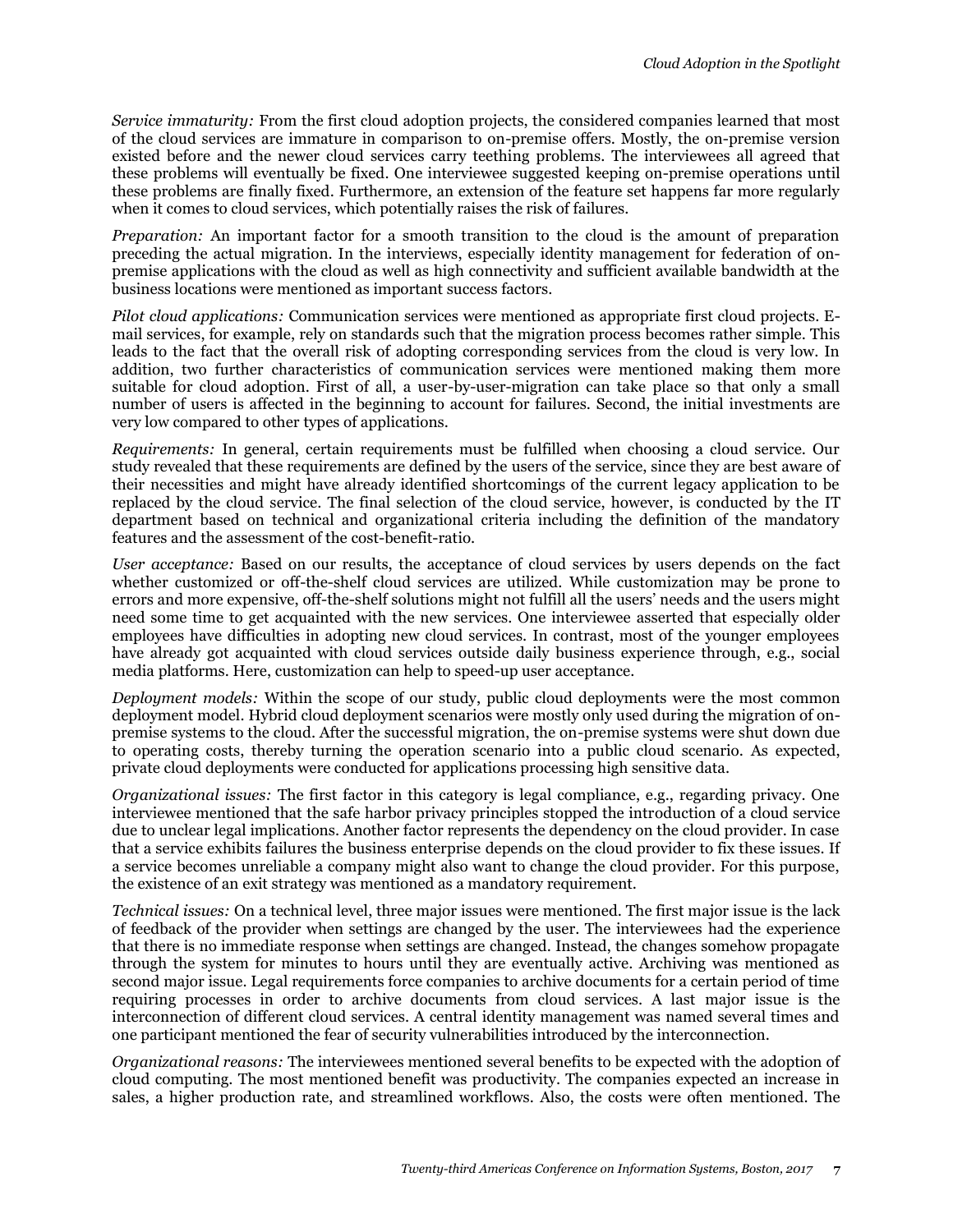investments that have to made for cloud computing were perceived to be small in comparison to services operating in-house. The participants especially stressed that the service levels in the cloud are much higher than they could actually provide. One interviewee described the cloud as neutral ground. Generally speaking, it enables the sharing of resources in a secure fashion. The last reason that was mentioned is the small amount of own infrastructure required for using cloud computing.

*Technical reasons*: On the technical side, interviewees mentioned the reduced maintenance effort. Most cloud services provide a Web interface where all administrative settings can be made. Automatic backups were mentioned by another participant. Finally, security standards were perceived to be higher than the usage of on-premise solutions. All interviewees considered cloud adoption as a gain in security.

*General advantages*: One interviewee mentioned that the service quality is higher than it could ever be provided in-house. We assume that this holds true for all small and medium enterprises, as they typically do not staff positions twenty-four-seven. Availability was mentioned several times. Since cloud providers are usually running different data centers at several locations worldwide, the availability is very high. Furthermore, geo-redundant storage of backups provides an additional level of safety. In addition, scalability was mentioned several times, especially that new users can be easily added without requiring great investments and that only those resources necessary are provisioned at each point in time preventing unused resources. Finally, multiple participants mentioned being always up-to-date is a general advantage of cloud services. In general, cloud services do not rely on release cycles like classic software. Cloud services are continuously updated with users sharing the new version at the same time.

*General disadvantages:* The first disadvantage named by the interview participants is the high data volume. On the one hand, cloud services are built for managing high volumes of data. On the other hand, uplink traffic is often billed by cloud providers. Therefore, very high amounts of data might turn cloud computing uneconomical since that amount of data is traditionally only shared within the company network only. The last disadvantage is the risk of industrial espionage. As data is generally outsourced to a cloud provider, the risk of industrial espionage cannot be completely ruled out according to one interviewee. Large cloud providers might be especially attractive targets, as a single security flaw might open doors to spy out multiple companies.

#### *Revisiting our Hypotheses*

As part of our literature research, we compiled some first hypotheses to be reconsidered within the scope of our empirical study. Concerning *Hypothesis M1*, we assumed that not every kind of service is suitable to be moved to the cloud. Although the results of our study revealed that some applications are more suited than others and that the decision to adopt cloud computing depends on the specific requirements of a company, we could not find any evidence that there is any application which is not suitable for cloud migration. In contrast, some interviewees explicitly stated that all applications are suited in general. Therefore, Hypothesis M1 could not be confirmed.

Our second *Hypothesis M2* claimed that the decision of a company to move to the cloud is made on a perservice basis. The results of our study support this hypothesis. The requirements to fulfill certain tasks by using a cloud service are obtained from the end users. Based on the requirements, the decision to select a certain cloud service among the services offered in the market is finally made by the IT department. Hence, the decision is made on a per-service basis confirming our hypothesis.

Regarding the migration types, we expected that cloudification prevails (*Hypothesis M3*). However, our findings are in contrast to that assumption. Replacement of legacy systems by cloud offers was the dominant migration type we encountered which leads to discarding Hypothesis M3.

Our literature research on influencing factors indicated that applications affecting key competencies of companies will not be migrated to the cloud (*Hypothesis F1*). Within the scope of our empirical study, we could not find any evidence supporting this hypothesis. On the contrary, one interviewee explicitly stated that he expects his organization to be completely cloud-based by 2020.

The interview participants highlighted cloud projects intended for a permanent usage of cloud services. No company had either initiated nor was planning a temporary use of cloud services endorsing *Hypothesis F2*, i.e., that applications migrated for long-term usage prevail on the temporal dimension.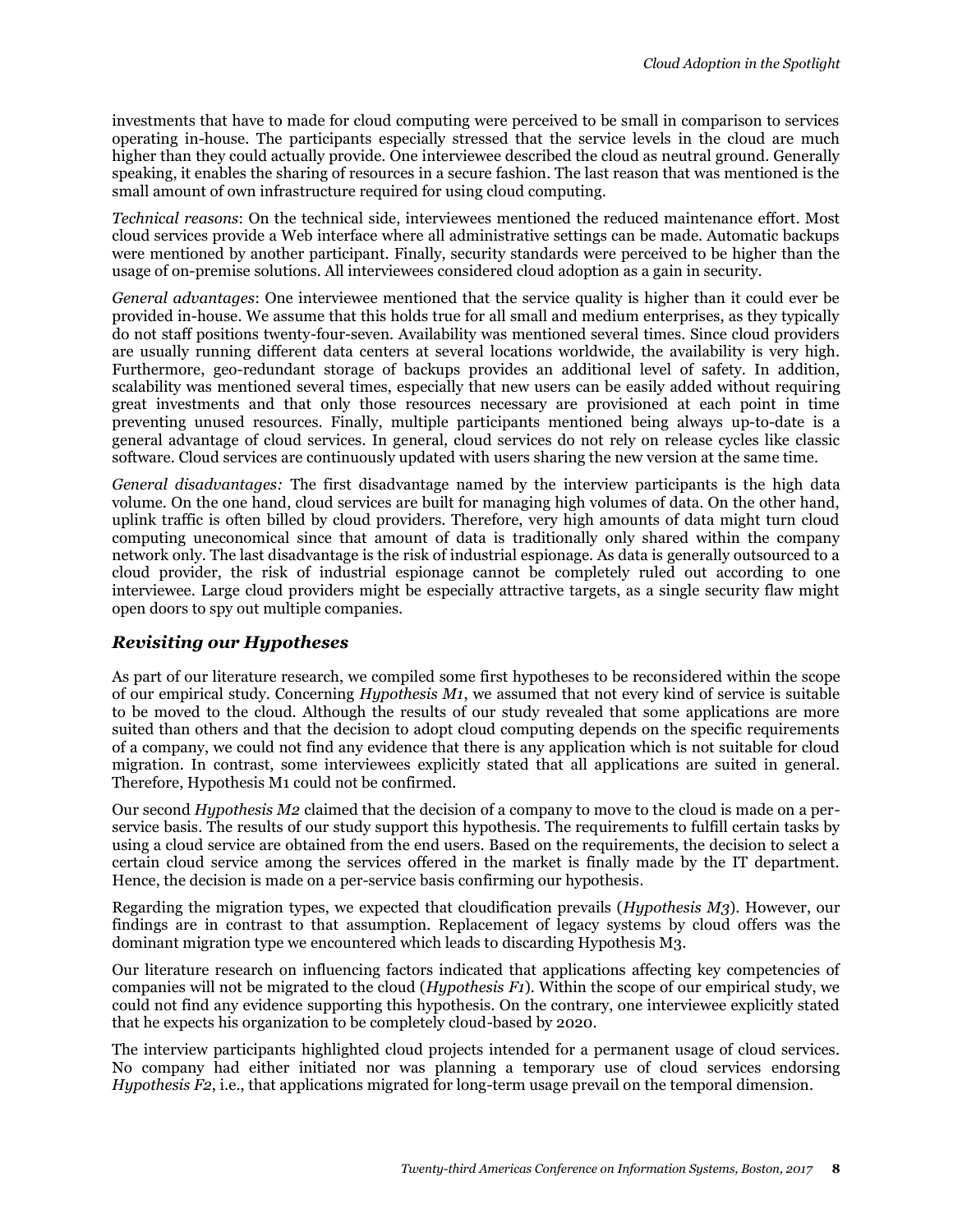# **Conclusion**

Today, moving to the cloud seems very promising due to low upfront investments, optimal resource utilization, unlimited scalability, and new types of applications. However, companies planning to move to the cloud often face several pitfalls. So far, an industrial perspective of cloud adoption has rather been poorly considered in research. Therefore, we have performed a joint analysis in this paper by conducting an initial literature survey on cloud adoption which is complemented by an empirical study. In our study, we exploited the knowledge of IT experts within the scope of semi-structured interviews in order to derive the main drivers and obstacles of cloud adoption in industry. By applying a qualitative content analysis, we obtained a system of categories summarizing the experience of companies regarding cloud adoption. The results revealed that companies are influenced by multiple, partially conflicting factors in the decision process of cloud adoption of which many have already been attributed to cloud computing by researchers so far. However, some of these factors are considered differently in practice. For example, all interviewees considered the security standards of cloud services to outperform on-premise solutions. In contrast, security is often considered as a major obstacle in literature. Besides well-known factors, also new factors were introduced within our empirical study. To the best of our knowledge, service immaturity and user acceptance, for example, have not been mentioned in research so far. Companies still regard cloud computing as something that is evolving. Cloud services are perceived to be immature compared to onpremise solutions and pilot cloud projects are best to be started with applications that affect only a small user group and demand low investments. Within the results of our study, a single use case was dominant: the permanent usage of public cloud services with a migration strategy that replaces legacy applications with publicly available cloud offers. Overall, our study revealed that companies consider cloud computing as a business trend where adoption is indispensable in order to successfully compete in the market. For the future, we found that the companies consider more applications for cloud migration. In the next years, the growth of cloud computing will continue as more companies take their step into the cloud. This will also keep the interest in exploring the factors which affect companies in cloud adoption and to work on frameworks supporting the decision and migration process.

## **Acknowledgements**

This work was supported in part by the E-Finance Lab e.V., Frankfurt am Main, Germany (http://www.efinancelab.com).

## **REFERENCES**

- Armbrust, M., Fox, A., Griffith, R., Joseph, A. D., Katz, R. H., Konwinski, A., Lee, G., Patterson, D. A., Rabkin, A., Stoica, I., and Zaharia, M. 2010. "A View of Cloud Computing," in *Communications of the ACM* (53:4), pp. 50-58.
- Avram, M. G. 2014. "Advantages and Challenges of Adopting Cloud Computing from an Enterprise Perspective," in *Procedia Technology* (12), pp. 529-534.
- Bähring, K., Hauff, S., Sossdorf, M. and Thommes, K. 2008. "Methodologische Grundlagen und Besonderheiten der qualitativen Befragung von Experten in Unternehmen: Ein Leitfaden. Die Unternehmung," (62:1), pp. 89-111.
- Beserra, P. V., Camara, A., Ximenes, R., Albuquerque, A. B., and Mendonça, N. C. 2012. "Cloudstep: A step-by-step decision process to support legacy application migration to the cloud," in *6th International Workshop on the Maintenance and Evolution of Service-Oriented and Cloud-Based Systems*, pp. 7-16.
- Carcary, M., Doherty, E., Conway, G. 2014. "The Adoption of Cloud Computing by Irish SMEs an Exploratory Study," in *Electronic Journal of Information Systems Evaluation* (17:1), pp. 3-14.
- Conway, G., and Curry, E. 2012. "Managing Cloud Computing A Life Cycle Approach," in *Proceedings of the 2nd International Conference on Cloud Computing and Services Science*, pp. 198–207.
- Gläser, J., and Laudel, G. 2009. "Experteninterviews und qualitative Inhaltsanalyse als Instrumente rekonstruierender Untersuchungen," VS Verlag für Sozialwissenschaften, Wiesbaden, 3rd edition.
- Greenwood, D., Khajeh-Hosseini, A., Smith, J. W., and Sommerville, I. 2010. "The Cloud Adoption Toolkit: Addressing the Challenges of Cloud Adoption in Enterprise," Computing Research Repository.